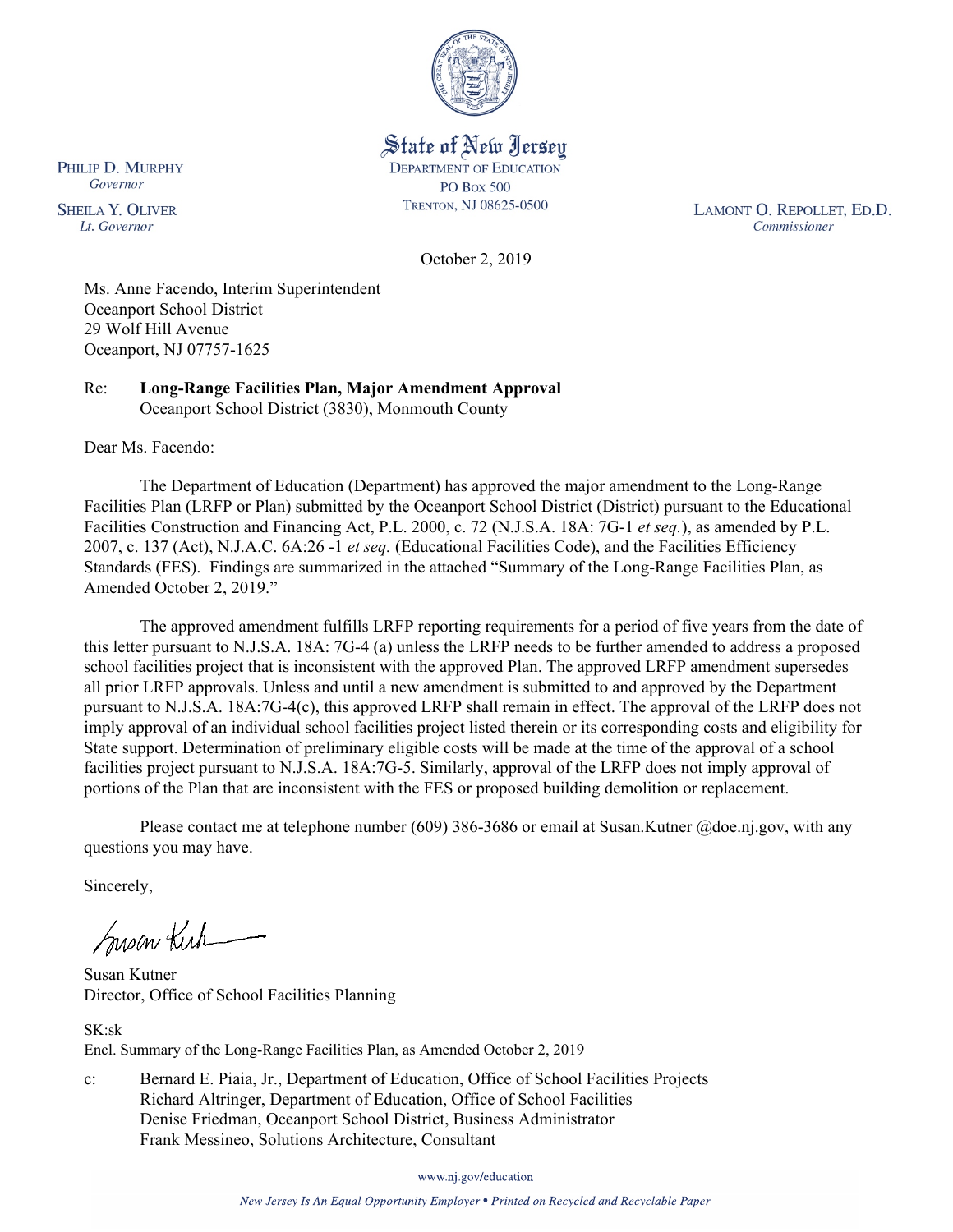# **Oceanport School District (3830) Summary of the Long-Range Facilities Plan, as Amended October 2, 2019**

The Department of Education (Department) has completed its review of the major amendment to the Long-Range Facilities Plan (LRFP or Plan) submitted by the Oceanport School District (District) pursuant to the Educational Facilities Construction and Financing Act, P.L. 2000, c. 72 (N.J.S.A. 18A: 7G-1 *et seq.*), as amended by P.L. 2007, c. 137 (Act), N.J.A.C. 6A:26-1 et seq. (Educational Facilities Code), and the Facilities Efficiency Standards (FES).

The following provides a summary of the District's approved amended LRFP. The summary is based on the standards set forth in the Act, the Educational Facilities Code, the FES, District-reported information in the Department's LRFP reporting system, and supporting documentation. The referenced reports in *italic* text are standard reports available on the Department's LRFP website.

# **1. Inventory Overview**

The District is classified as a Regular Operating District (ROD) for funding purposes. It provides services for students in grades PK-8.

The District identified existing and proposed schools, sites, buildings, rooms, and site amenities in its LRFP. Table 1 lists the number of existing and proposed district schools, sites, and buildings. Detailed information can be found in the *School Asset Inventory Report* and the *Site Asset Inventory Report.*

**As directed by the Department, school facilities projects that have received initial approval by the Department and have been approved by the voters, if applicable, are represented as "existing" in the LRFP.** Approved projects that include new construction and/or the reconfiguration/reassignment of existing program space are as follows: n/a.

# **Table 1: Number of Schools, School Buildings, and Sites**

|                                              | <b>Existing</b> | <b>Proposed</b> |
|----------------------------------------------|-----------------|-----------------|
| Number of Schools (assigned DOE school code) |                 |                 |
| Number of School Buildings <sup>1</sup>      |                 |                 |
| Number of Non-School Buildings <sup>2</sup>  |                 |                 |
| Number of Vacant Buildings                   |                 |                 |
| Number of Sites                              |                 |                 |

*1 Includes district-owned buildings and long-term leases serving students in district-operated programs 2 Includes occupied district-owned buildings not associated with a school, such as administrative or utility buildings*

Based on the existing facilities inventory submitted by the District:

- Schools using leased buildings (short or long-term):  $n/a$
- Schools using temporary classroom units (TCUs), excluding TCUs supporting construction: n/a
- Vacant/unassigned school buildings:  $n/a$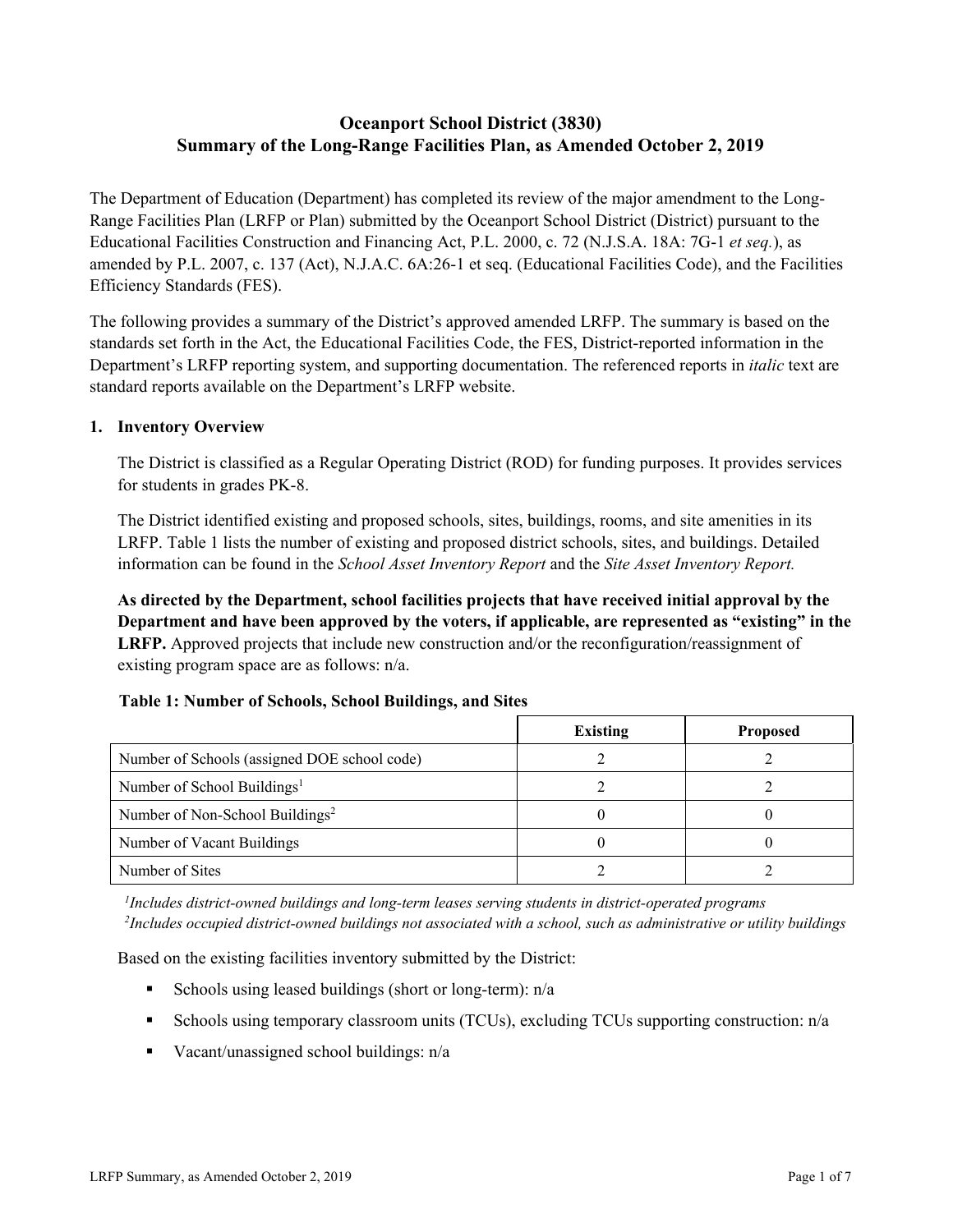**FINDINGS** The Department has determined that the proposed inventory is adequate for approval of the District's LRFP amendment. However, the LRFP determination does not imply approval of an individual school facilities project listed within the LRFP; the District must submit individual project applications for project approval.

# **2. District Enrollments**

The District determined the number of students, or "proposed enrollments," to be accommodated for LRFP planning purposes on a district-wide basis and in each school.

The Department minimally requires the submission of a standard cohort-survival projection using historic enrollment data from the Application for School State Aid (ASSA) or NJ Smart. The cohort-survival method projection method forecasts future students based upon the survival of the existing student population as it moves from grade to grade. A survival ratio of less than 1.00 indicates a loss of students, while a survival ratio of more than 1.00 indicates the class size is increasing. For example, if a survival ratio tracking first to second grade is computed to be 1.05, the grade size is increasing by 5% from one year to the next. The cohort-survival projection methodology works well for communities with stable demographic conditions. Atypical events impacting housing or enrollments, such as an economic downturn that halts new housing construction or the opening of a charter or private school, typically makes a cohort-survival projection less reliable.

### **Proposed enrollments are based on a standard cohort-survival enrollment projection.**

Adequate supporting documentation was submitted to the Department to justify the proposed enrollments. Table 2 provides a comparison of existing and projected enrollments. All totals include special education students.

| <b>Grades</b>                | <b>Existing Enrollments</b><br>2018-19 | <b>District Proposed Enrollments</b><br>2023-24 |
|------------------------------|----------------------------------------|-------------------------------------------------|
| PK (excl. private providers) | 27                                     | 35                                              |
| Grades K-5                   | 372                                    | 435                                             |
| Grades 6-8                   | 195                                    | 217                                             |
| Grades 9-12                  |                                        |                                                 |
| <b>Totals K-12</b>           | 594                                    | 687                                             |

### **Table 2: Enrollments**

**FINDINGS** The Department has determined the District's proposed enrollments to be acceptable for approval of the District's LRFP amendment. The Department will require a current enrollment projection at the time an application for a school facilities project is submitted incorporating the District's most recent enrollments in order to verify that the LRFP's planned capacity is appropriate for the updated enrollments.

### **3. District Practices Capacity**

Based on information provided in the room inventories, *District Practices Capacity* was calculated for each school building to determine whether adequate capacity is proposed for the projected enrollments based on district scheduling and class size practices. The capacity totals assume instructional buildings can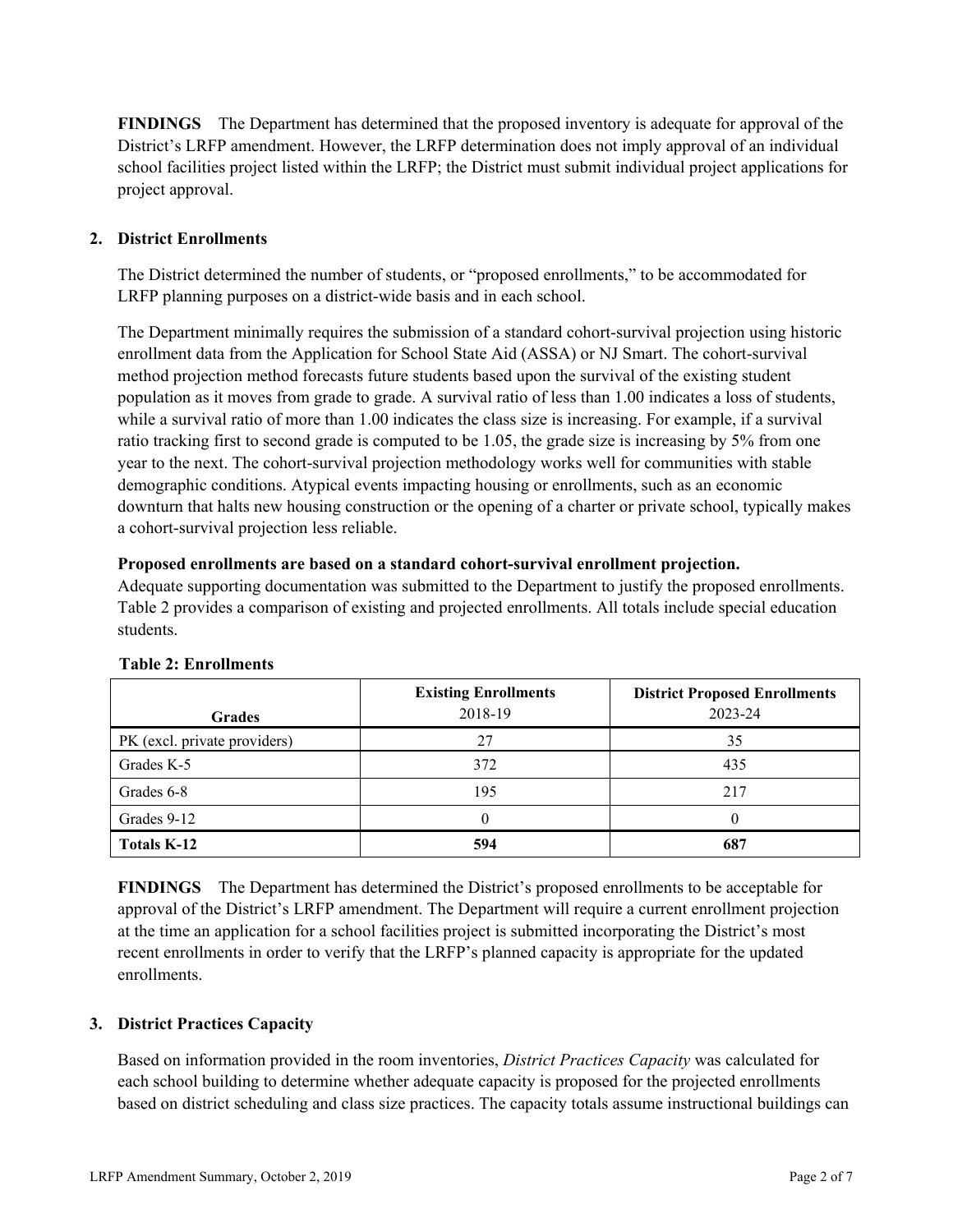be fully utilized regardless of school sending areas, transportation, and other operational issues. The calculations only consider district-owned buildings and long-term leases; short term leases and temporary buildings are excluded. A capacity utilization factor of 90% for classrooms serving grades K-8 and 85% for classrooms serving grades 9-12 is applied in accordance with the FES. No capacity utilization factor is applied to preschool classrooms.

In certain cases, districts may achieve adequate District Practices Capacity to accommodate enrollments but provide inadequate square feet per student in accordance with the FES, resulting in educational adequacy issues and "Unhoused Students." Unhoused students are considered in the "Functional Capacity" calculations used to determine potential State support for school facilities projects and are analyzed in Section 4.

Table 3 provides a summary of proposed enrollments and existing and proposed District-wide capacities. Detailed information can be found in the LRFP website reports titled *FES and District Practices Capacity Report, Existing Rooms Inventory Report, and Proposed Rooms Inventory Report.*

| <b>Grades</b>          | <b>Proposed</b><br><b>Enrollments</b> | <b>Existing</b><br><b>District</b><br><b>Practices</b><br>Capacity | <b>Existing</b><br>Deviation* | <b>Proposed</b><br><b>District</b><br><b>Practices</b><br>Capacity | <b>Proposed</b><br>Deviation* |
|------------------------|---------------------------------------|--------------------------------------------------------------------|-------------------------------|--------------------------------------------------------------------|-------------------------------|
| Elementary (PK-5)      | 470                                   | 391.85                                                             | $-78.15$                      | 513.11                                                             | 43.11                         |
| Middle $(6-8)$         | 217                                   | 229.57                                                             | 12.57                         | 234.57                                                             | 17.57                         |
| High $(9-12)$          | $\theta$                              | 0.00                                                               | 0.00                          | 0.00                                                               | 0.00                          |
| <b>District Totals</b> | 687                                   | 621.42                                                             | $-65.58$                      | 747.68                                                             | 60.68                         |

**Table 3: District Practices Capacity Analysis**

*\* Positive numbers signify surplus capacity; negative numbers signify inadequate capacity. Negative values for District Practices capacity are acceptable for approval if proposed enrollments do not exceed 100% capacity utilization.*

Considerations:

- Based on the proposed enrollments and existing room inventories, the District is projected to have inadequate capacity for the following grade groups, assuming all school buildings can be fully utilized: PK-5
- Adequate justification has been provided by the District if the proposed capacity for a school significantly deviates from the proposed enrollments. Generally, surplus capacity is acceptable for LRFP approval if additional capacity is not proposed through new construction.

**FINDINGS**The Department has determined that proposed District capacity, in accordance with the proposed enrollments, is adequate for approval of the District's LRFP amendment. The Department will require a current enrollment projection at the time an application for a school facilities project is submitted, incorporating the District's most recent Fall Enrollment Report, in order to verify that the LRFP's planned capacity meets the District's updated enrollments.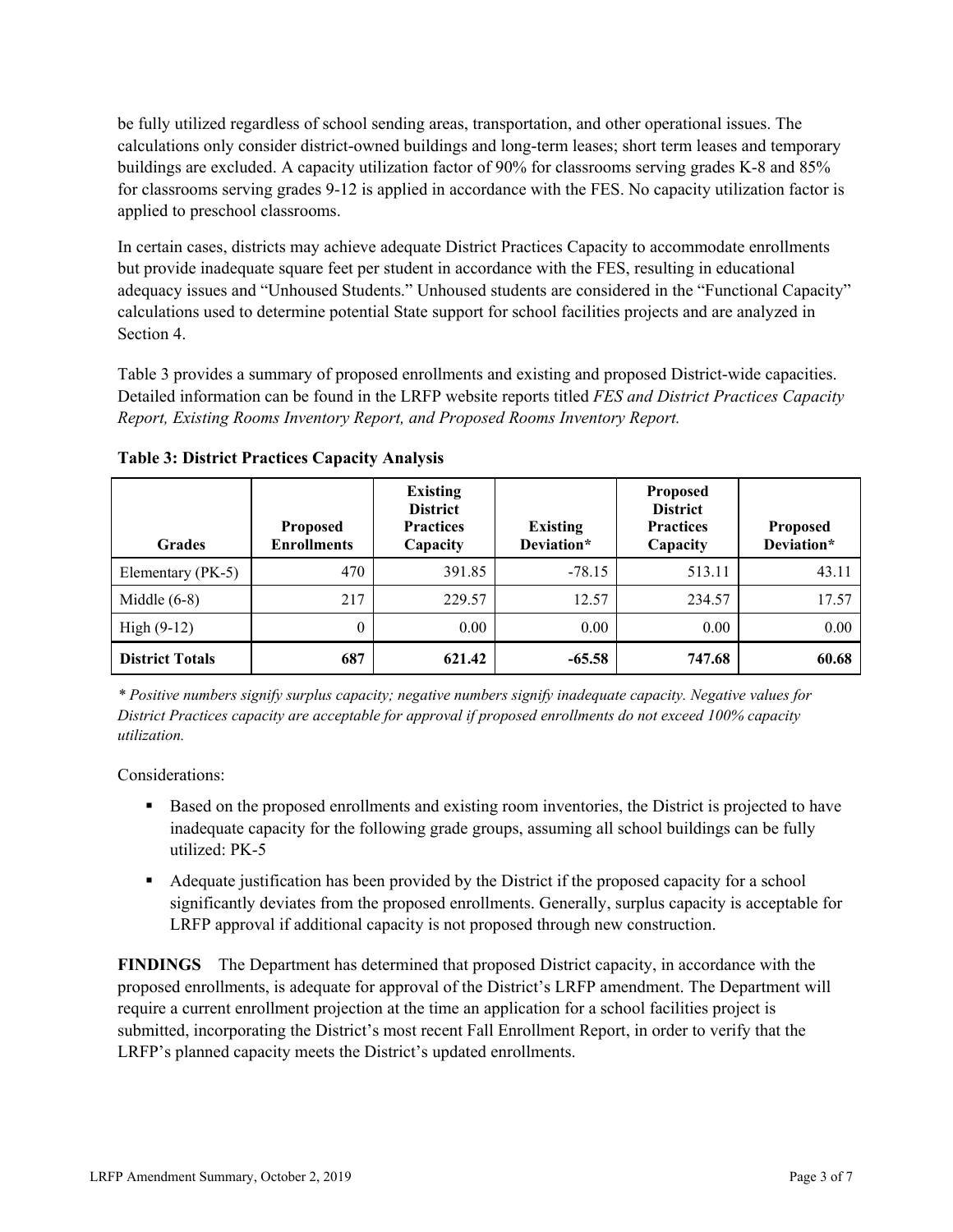### **4. New Construction Funding Eligibility**

*Functional Capacity* was calculated and compared to the proposed enrollments to provide a preliminary estimate of Unhoused Students and new construction funding eligibility.

*Functional Capacity* is the adjusted gross square footage of a school building *(total gross square feet minus excluded space)* divided by the minimum area allowance per full-time equivalent student for the grade level contained therein. *Unhoused Students* is the number of students projected to be enrolled in the District that exceeds the Functional Capacity of the District's schools pursuant to N.J.A.C. 6A:26-2.2(c). *Excluded Square Feet* includes (1) square footage exceeding the FES for any pre-kindergarten, kindergarten, general education, or self-contained special education classroom; (2) grossing factor square footage *(corridors, stairs, mechanical rooms, etc.)* that exceeds the FES allowance, and (3) square feet proposed to be demolished or discontinued from use. Excluded square feet may be revised during the review process for individual school facilities projects.

Table 4 provides a preliminary assessment of the Functional Capacity, Unhoused Students, and Estimated Maximum Approved Area for Unhoused Students for each FES grade group. The calculations exclude temporary facilities and short-term leased buildings. School buildings proposed for whole or partial demolition or reassignment to a non-school use are excluded from the calculations pending project application review. If a building is proposed to be reassigned to a different school, the square footage is applied to the proposed grades after reassignment. Buildings that are not assigned to a school are excluded from the calculations. In addition, only preschool students eligible for state funding (former ECPA students) are included. Detailed information concerning the calculations can be found in the *Functional Capacity and Unhoused Students Report* and the *Excluded Square Footage Report.*

|                                                | $PK/K-5$ | $6 - 8$  | $9-12$   | <b>Total</b> |
|------------------------------------------------|----------|----------|----------|--------------|
| PK Eligible Students/K-12 Proposed Enrollments | 470      | 217      | $\Omega$ |              |
| FES Area Allowance (SF/student)                | 125.00   | 134.00   | 151.00   |              |
| <b>Prior to Completion of Proposed Work:</b>   |          |          |          |              |
| <b>Existing Gross Square Feet</b>              | 62,109   | 43,271   | $\theta$ | 105,380      |
| <b>Adjusted Gross Square Feet</b>              | 60,392   | 42,873   | $\theta$ | 103,265      |
| <b>Adjusted Functional Capacity</b>            | 483.14   | 319.95   | 0.00     |              |
| Unhoused Students                              | 0.00     | 0.00     | 0.00     |              |
| Est. Max. Area for Unhoused Students           | 0.00     | 0.00     | 0.00     |              |
| <b>After Completion of Proposed Work:</b>      |          |          |          |              |
| Gross Square Feet                              | 77,345   | 43,271   | $\theta$ | 120,616      |
| New Gross Square Feet                          | 14,872   | $\theta$ | $\theta$ | 14,872       |
| Adjusted Gross Square Feet                     | 75,264   | 42,873   | $\Omega$ | 118,137      |
| <b>Functional Capacity</b>                     | 602.11   | 319.95   | 0.00     |              |
| Unhoused Students after Construction           | 0.00     | 0.00     | 0.00     |              |
| Est. Max. Area Remaining                       | 0.00     | 0.00     | 0.00     |              |

### **Table 4: Estimated Maximum Approved Area for Unhoused Students**

Facilities used for non-instructional or non-educational purposes are ineligible for State support under the Act. However, projects for such facilities shall be reviewed by the Department to determine whether they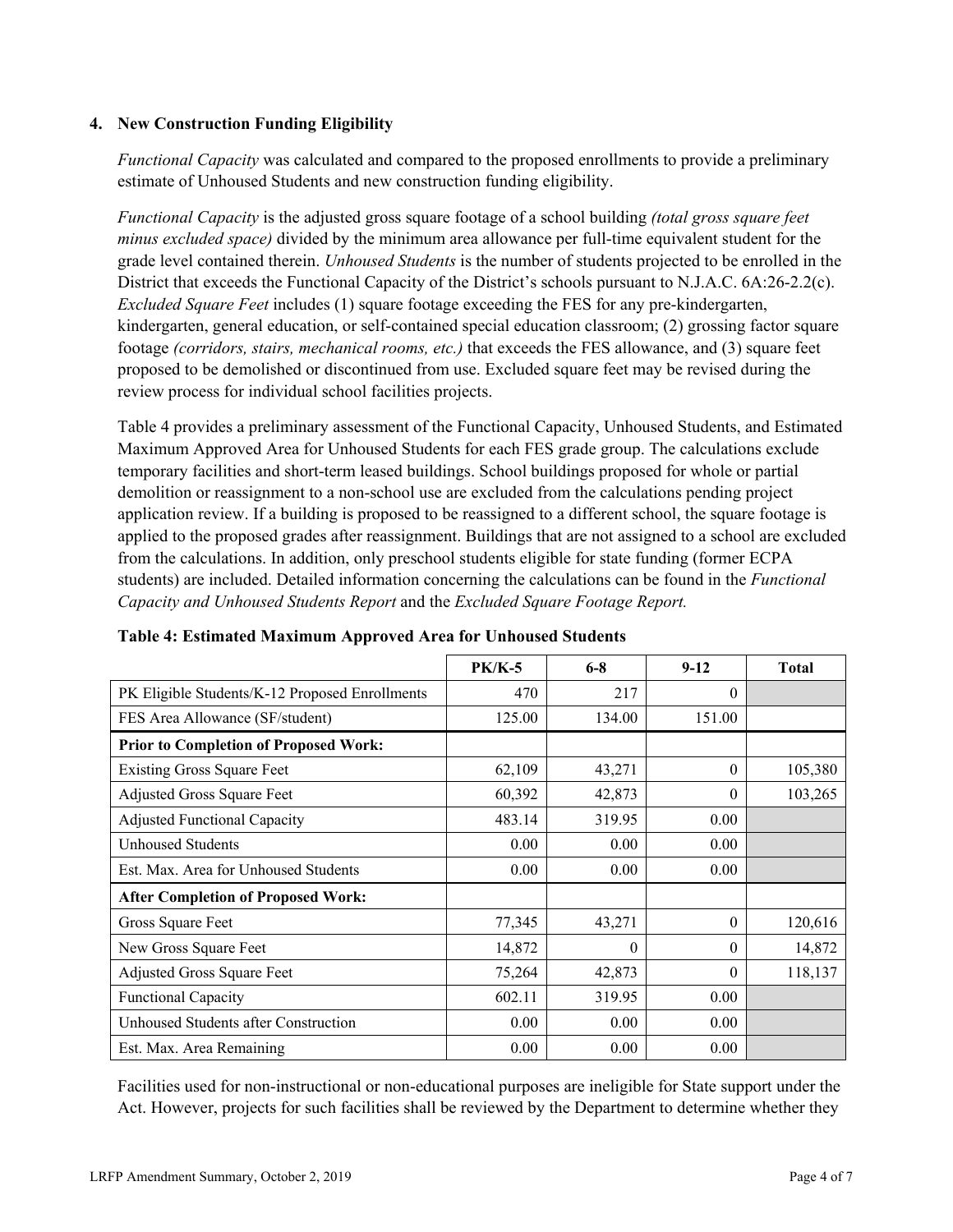are consistent with the District's LRFP and whether the facility, if it is to house students (full or part time) conforms to educational adequacy requirements. These projects shall conform to all applicable statutes and regulations.

Estimated costs represented in the LRFP by the District are for capital planning purposes only. The estimates are not intended to represent preliminary eligible costs or final eligible costs of approved school facilities projects.

Considerations:

- The District does not have approved projects pending completion, as noted in Section 1, that impact the Functional Capacity calculations.
- The Functional Capacity calculations *exclude* square feet proposed for demolition or discontinuation for the following FES grade groups and school buildings pending a feasibility study and project review: n/a.
- Based on the preliminary assessment, the District has Unhoused Students prior to the completion of proposed work for the following FES grade groups: n/a.
- New construction is proposed for the following FES grade groups:  $n/a$ .
- **Proposed new construction exceeds the estimated maximum area allowance for Unhoused** Students prior to the completion of the proposed work for the following grade groups: PK-5.
- The District, based on the preliminary LRFP assessment, will not have Unhoused Students after completion of the proposed LRFP work. If the District is projected to have Unhoused Students, adequate justification has been provided to confirm educational adequacy in accordance with Section 6 of this determination.

**FINDINGS** Functional Capacity and Unhoused Students calculated in the LRFP are preliminary estimates. Preliminary Eligible Costs (PEC) and Final Eligible Costs (FEC) will be included in the review process for specific school facilities projects. A feasibility study undertaken by the District is required if building demolition or replacement is proposed per N.J.A.C. 6A:26-2.3(b)(10).

### **5. Proposed Work**

The District assessed program space, capacity, and physical plant deficiencies to determine corrective actions. Capital maintenance, or *"system actions,"* address physical plant deficiencies due to operational, building code, and /or life cycle issues. Inventory changes, or *"inventory actions,*" add, alter, or eliminate sites, site amenities, buildings, and/or rooms.

The Act (N.J.S.A. 18A:7G-7b) provides that all school facilities shall be deemed suitable for rehabilitation unless a pre-construction evaluation undertaken by the District demonstrates to the satisfaction of the Commissioner that the structure might pose a risk to the safety of the occupants even after rehabilitation or that rehabilitation is not cost-effective. Pursuant to N.J.A.C. 6A:26-2.3(b)(10), the Commissioner may identify school facilities for which new construction is proposed in lieu of rehabilitation for which it appears from the information presented that new construction is justified, provided, however, that for such school facilities so identified, the District must submit a feasibility study as part of the application for the specific school facilities project. The cost of each proposed building replacement is compared to the cost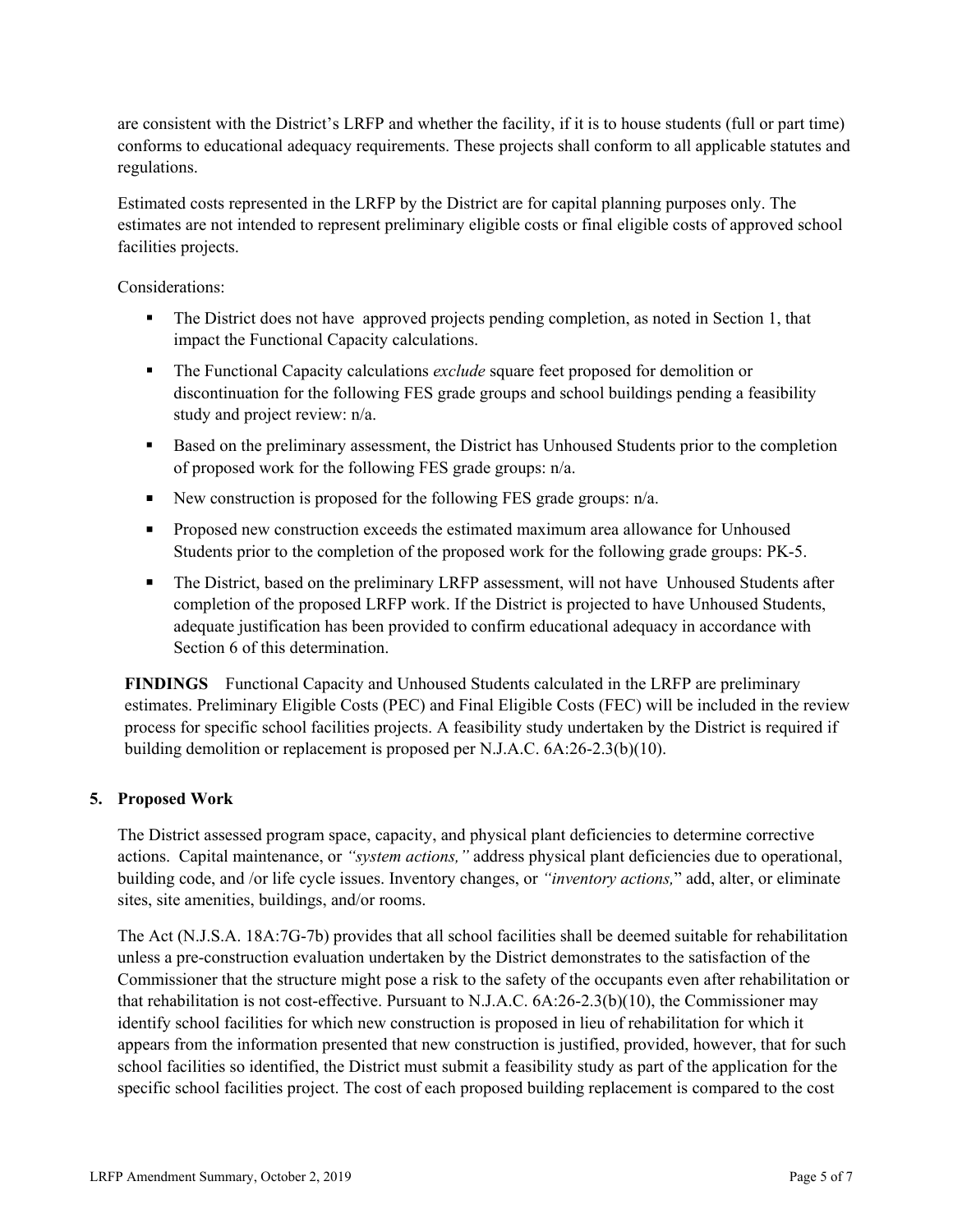of additions or rehabilitation required to eliminate health and safety deficiencies and to achieve the District's programmatic model.

Table 5 lists the scope of work proposed for each school based on the building(s) serving their student population. Proposed inventory changes are described in the LRFP website reports titled *"School Asset Inventory Report and "Proposed Room Inventory Report."* Information concerning proposed systems work, or capital maintenance can be found in the "LRFP Systems Actions Summary Report".

With the completion of the proposed work, the following schools are proposed to be eliminated: n/a; the following schools are proposed to be added: n/a.

| <b>Proposed Scope of Work</b>                                                                  | <b>Applicable Schools</b>         |
|------------------------------------------------------------------------------------------------|-----------------------------------|
| Renovation only (no new construction)                                                          |                                   |
| System actions only (no inventory actions)                                                     | n/a                               |
| Existing inventory actions only (no systems actions)                                           | n/a                               |
| Systems and inventory changes                                                                  | Maple Place Middle School (030)   |
| <b>New construction</b>                                                                        |                                   |
| Building addition only (no systems or existing inventory actions)                              | n/a                               |
| Renovation and building addition (system, existing inventory,<br>and new construction actions) | Wolf Hill Elementary School (050) |
| New building on existing site                                                                  | n/a                               |
| New building on new or expanded site                                                           | n/a                               |
| Site and building disposal (in addition to above scopes)                                       |                                   |
| Partial building demolition                                                                    | n/a                               |
| Whole building demolition                                                                      | n/a                               |
| Site and building disposal or discontinuation of use                                           | n/a                               |

### **Table 5. School Building Scope of Work**

**FINDINGS** The Department has determined that the proposed work is adequate for approval of the District's LRFP amendment. However, Department approval of proposed work in the LRFP does not imply the District may proceed with a school facilities project. The District must submit individual project applications with cost estimates for Department project approval. Both school facilities project approval and other capital project review require consistency with the District's approved LRFP.

# **6. Proposed Room Inventories and the Facilities Efficiency Standards**

The District's proposed school buildings were evaluated to assess general educational adequacy in terms of compliance with the FES area allowance pursuant to N.J.A.C. 6A:26-2.2 and 2.3.

District schools proposed to provide less square feet per student than the FES after the completion of proposed work are as follows: n/a.

**FINDINGS** The Department has determined that the District's proposed room inventories are adequate for LRFP approval. If school(s) are proposed to provide less square feet per student than the FES area allowance, the District has provided justification indicating that the educational adequacy of the facility will not be adversely affected and has been granted an FES waiver by the Department pending project